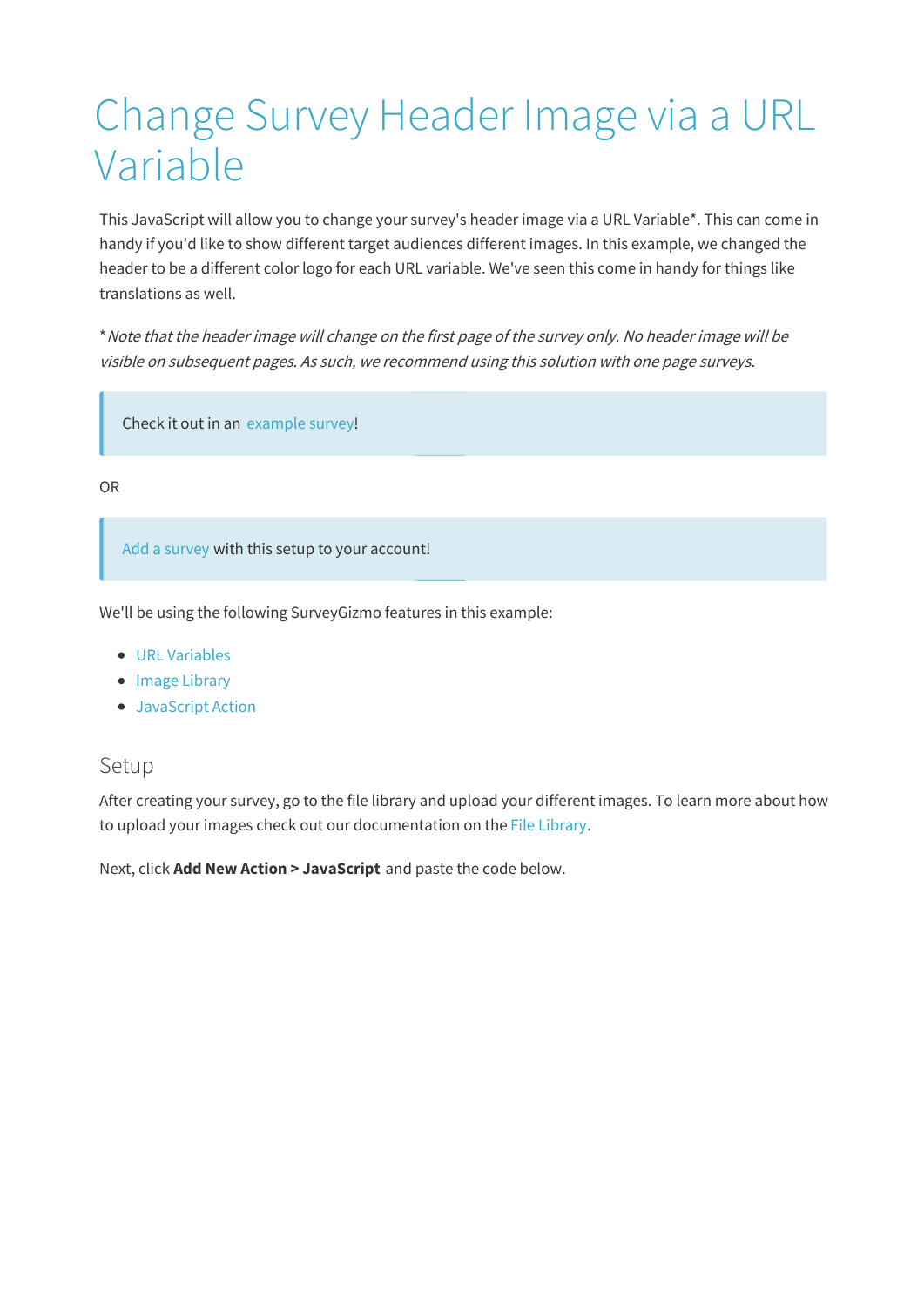```
//Given a query string field below, pull out the value
 function getUrlValue(varSearch) {
    var searchString = window.location.search.substring(1);
     var variableArray = searchString.split('&');
     for (var i = 0; i < variableArray.length; i++) {
         var keyValuePair = variableArray[i].split('=');
         if (keyValuePair[0] == varSearch) {
             return keyValuePair[1];
         }
     }
 }
 $(function() {
    // ----- Put the url variable string field here -----
    var urlvar = "<mark>logo</mark>"
      // -------------------------------------------
    var searchResults = getUrlValue(urlvar);
    // ----- Replace header image depending on the query string value
    var WhiteonBlackSrc = "//surveygizmolibrary.s3.amazonaws.com/library/298745/_WhiteonBlack
 ng";
    var PinkonTealSrc = "//surveygizmolibrary.s3.amazonaws.com/library/298745/ PinkonTeal.png
 ^{\prime\prime} ;
    var WhiteonPurpleSrc = "//surveygizmolibrary.s3.amazonaws.com/library/298745/ WhiteonPurp
 .png";
     var imgSrcArray = [WhiteonBlackSrc, PinkonTealSrc, WhiteonPurpleSrc];
     var src = WhiteonBlackSrc;
     $.each(imgSrcArray, function(i, val) {
          if (val.search(searchResults) != -1) {
             src = val:}
     });
     $(".sg-header-image").attr("src", src);
 });
\left| \cdot \right|\blacksquare
```
### Required Customizations

In the script above you will need to customize variables highlighted in yellow in order to make the script work the way you'd like.

**urlvar**- Change "logo" to your specific url variable name.

**URL Variable Values** - Next change the values of the URL variable to your url variable values. For example, the variable value for WhiteonBlack would look like ?puppy=BlackonWhite in your survey link.

**Image Links** - Lastly change the links above to the corresponding images that go with your URL values. To get these image lins go to your File Library and click on your image. Next copy and paste the File URL.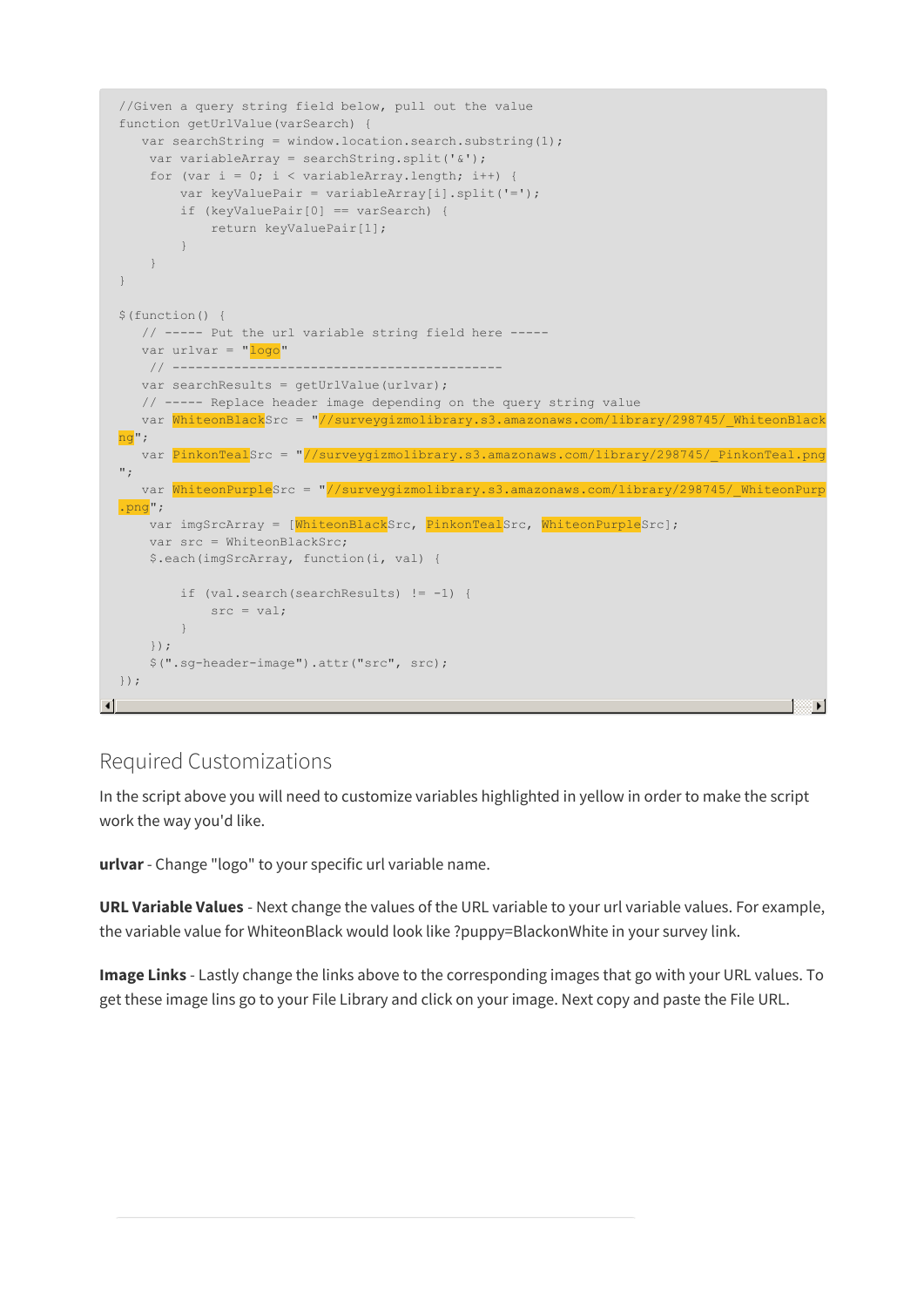| <b>Edit File</b>                                                                               |                                                                                |  |
|------------------------------------------------------------------------------------------------|--------------------------------------------------------------------------------|--|
| Change File<br>All embeds and references to this file will be updated.                         |                                                                                |  |
|                                                                                                |                                                                                |  |
| Title                                                                                          |                                                                                |  |
| Pink on Teal                                                                                   | 囤                                                                              |  |
| Caption                                                                                        |                                                                                |  |
|                                                                                                | This will serve as the image's alt attribute (Learn more about accessibility). |  |
| Caption                                                                                        |                                                                                |  |
|                                                                                                |                                                                                |  |
| File URL:                                                                                      |                                                                                |  |
| II.                                                                                            | .s3.amazonaws.com/library/298745/_PinkonTeal.png                               |  |
| <b>Embed Code:</b>                                                                             |                                                                                |  |
| <img alt="" src="http:/&lt;/td&gt;&lt;td&gt;s3.amazonaws.com/library/298745/_PinkonTeal.png"/> |                                                                                |  |
|                                                                                                |                                                                                |  |
|                                                                                                |                                                                                |  |
|                                                                                                |                                                                                |  |
|                                                                                                |                                                                                |  |
|                                                                                                |                                                                                |  |
|                                                                                                | Never Mind<br>Save                                                             |  |
|                                                                                                |                                                                                |  |

Just like in the example, take your share link and append your URL variable and value. The end result will look something like this: http://www.surveygizmo.com/s3/4197896/Update-Header?puppy=dachshund

Test all of your URL variables to make sure you're getting the proper images for each one!

Alternative for changing image based on language